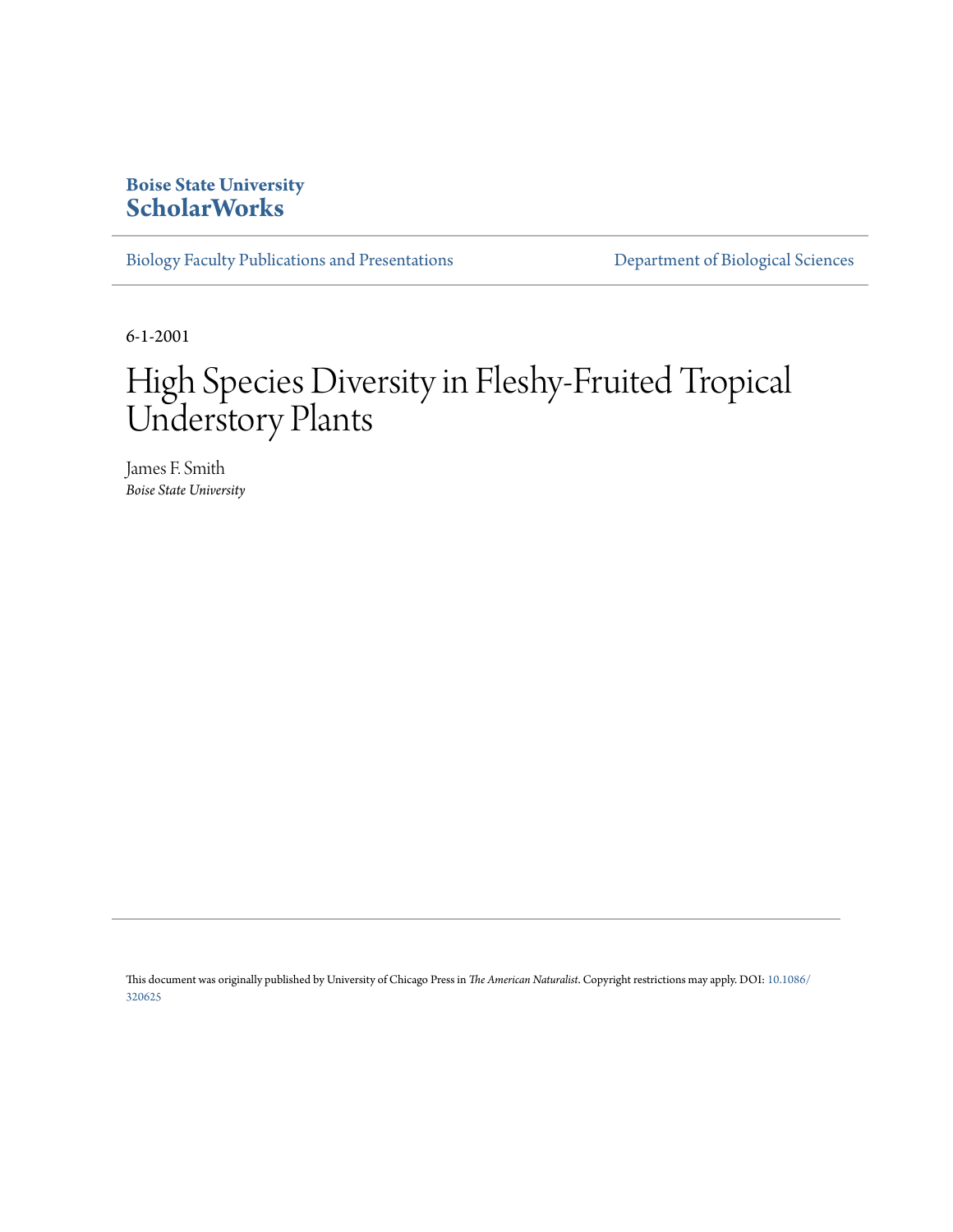## **High Species Diversity in Fleshy-Fruited Tropical Understory Plants**

**James F. Smith\***

Department of Biology, Boise State University, Boise, Idaho 83725

*Submitted July 10, 2000; Accepted February 1, 2001*

abstract: Key innovations may increase the number of taxa in a clade that possesses the proposed innovation in comparison to its sister group that lacks the trait through either increased speciation or reduced extinction rates. Comparing sister clades across several independent lineages provides statistical support that the trait has increased species diversity. Previous studies have indicated that there may not be a relationship between biotic dispersal and higher species diversity, but only a few of these studies specified habit, habitat, or type of disperser. No previous study has specified all of the above parameters and used a phylogenetic approach. This article examines species diversity in numerous lineages of tropical understory plants with small, fleshy, bird-dispersed fruits for which a reliable estimate of phylogenetic relationships is available. Clades with fleshy fruits are significantly more diverse than sister clades with dry fruits.

*Keywords:* diversity, dispersal, key innovation, fruits, frugivory, plants.

Within evolutionary biology, key innovations may be defined as characters that allow a clade to utilize new, previously unexploited ecological niches (Futuyma 1998). Key innovations may lead to increased diversity but need not do so. Several studies have used key innovations to explain greater species diversity in specific lineages. In these studies, lineages with the key innovation have been shown to have greater species diversity than lineages that lack the trait. Examples include the presence of nectar spurs in flowers of *Aquilegia* (Ranunculaceae) that allow the plants to utilize different forms of pollen vectors (Hodges 1997) and the adhesive capture threads of araneoid orb-web spiders that allow them to place their webs in vertical positions in open sunny areas yet remain invisible to prey (Bond and Opell 1998).

One means to test whether a key innovation leads to

increased species diversity is to compare multiple instances in which the trait has evolved. If the trait has resulted in increased species diversity, then clades with the trait should be more diverse than clades lacking the trait. Older clades are more likely to have generated more species; therefore the clades to be compared must be equivalent in age (e.g., sister groups). Therefore, accurate phylogenetic assessments are critical in assessing specific characters and their effects on species diversity. Recent advancements in phylogenetic analysis have improved our understanding of evolutionary relationships for many groups, especially among plants. This improved phylogenetic assessment of plant relationships has allowed evolutionary biologists to examine many traits previously proposed as affecting species diversity in a new light.

Dispersal syndromes have been inferred to explain the high species diversity of angiosperms compared to nonfruiting plants (Regal 1977; Burger 1981; Tiffney 1984, 1986; Tiffney and Mazer 1995), with the general idea that animal dispersal of fruits and pollen has resulted in greater specialization and thus increased speciation. This view has been challenged by comparing species numbers in groups with biotic versus abiotic dispersal, which leads to the general conclusion that biotic dispersal of fruits is not in itself a statistically significant factor in explaining angiosperm diversity (Herrera 1989; Eriksson and Bremer 1991, 1992; Fleming 1991; Midgley and Bond 1991; Bremer and Eriksson 1992). Most authors conclude that a combination of traits, such as dispersal type and growth form (Eriksson and Bremer 1991; Tiffney and Mazer 1995) or dispersal type and specific ecological conditions (Herrera 1989; Eriksson and Bremer 1991; Bremer and Eriksson 1992), may explain species diversity in certain groups of plants.

If we restrict our focus to plants with specific growth forms and specific ecological conditions, a correlation between biotic fruit dispersal and higher species diversity seems to exist. For example, within the Neotropical herbaceous plant subfamily Gesnerioideae, the genera with fleshy fruits tend to be the most diverse. *Columnea* sensu lato, which has berry fruits, has over 300 species (Smith 1994; Burtt and Wiehler 1995). *Besleria*, also with berry

<sup>\*</sup> E-mail: jsmith14@email.boisestate.edu.

Am. Nat. 2001. Vol. 157, pp. 646–653. © 2001 by The University of Chicago. 0003-0147/2001/15706-0006\$03.00. All rights reserved.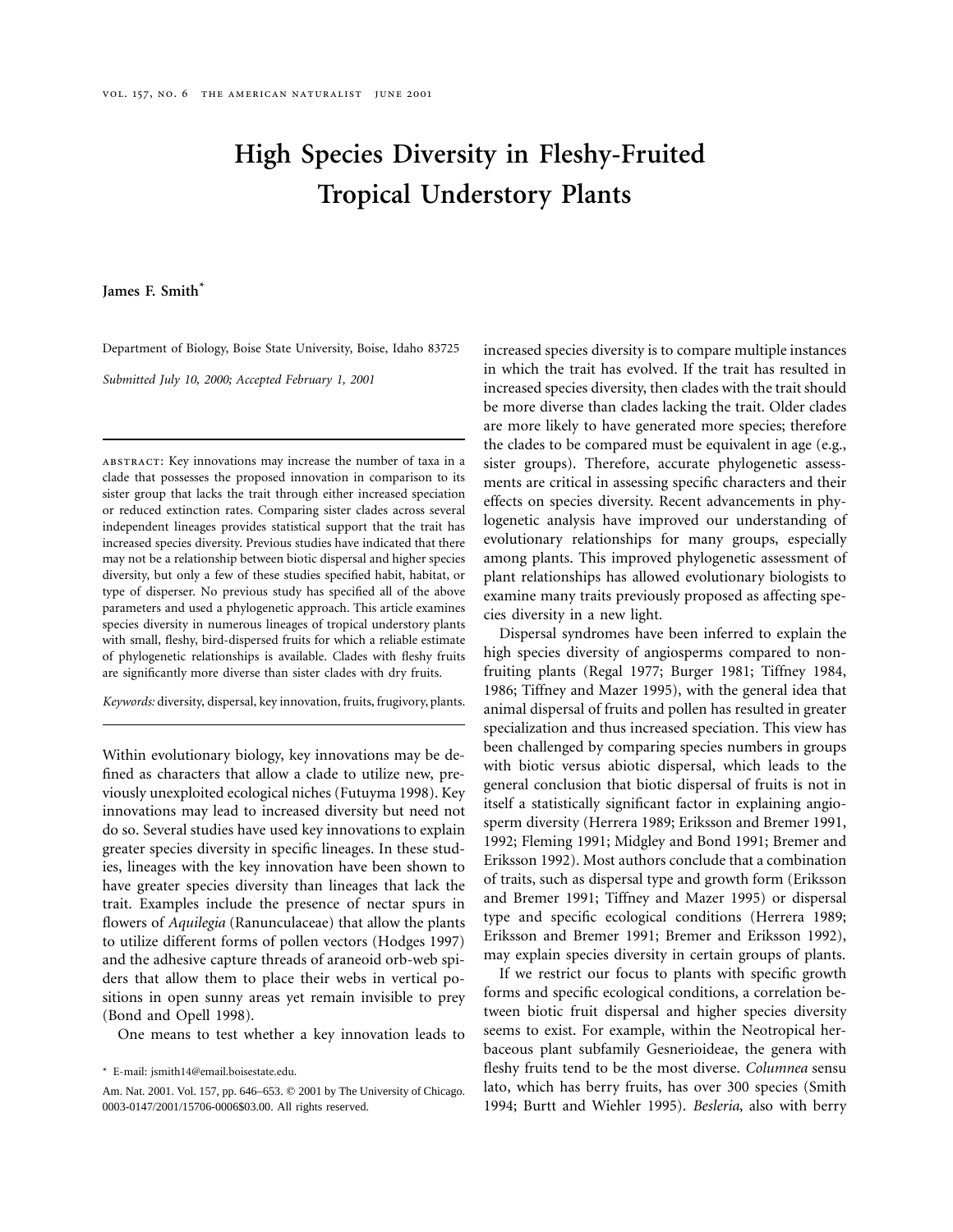fruits, has over 200 species (Burtt and Wiehler 1995). *Drymonia* (140 species) and *Alloplectus* (75 species), both with fleshy dehiscent fruits, rank third and fifth in species number in the Neotropics. The only genus with dry capsular fruits to have more species than *Alloplectus* is *Nautilocalyx*, with ∼80 species (Burtt and Wiehler 1995). The coincident greater number of species and fleshy fruits suggests that fleshiness may have affected the rate of speciation or extinction in these taxa.

To further examine the relationship between fruit type and species diversity that seems apparent in Gesneriaceae, this article examines the impact of biotic versus abiotic fruit-dispersal syndromes in a specific ecological context across an array of taxa. If the mode of dispersal is to have an impact on species diversification of the plants, then it is imperative to focus on plants that have similar disperser groups. Similar dispersers are more likely to exhibit similar behaviors that may result in similar patterns of speciation (Snow 1981). Herein, biotic dispersal is limited to fleshy fruits and only to plants in tropical forest understory habitats. This mostly limits dispersal agents to tropical understory birds (bats are included in at least one comparison) that have similar patterns of movement (Diamond 1973; Greenberg 1981; Snow 1981). Because of the habitat restriction, there is also an underlying restriction on growth form; thus, only herbs, shrubs, and small trees are included. This is the first study to examine effects of biotic versus abiotic dispersal on diversity in a phylogenetic context that specifies habit, habitat, and disperser.

#### **Methods**

In order to minimize the group of confounding variables, several criteria were used in selecting taxa to test the hypothesis that small fleshy fruits have higher species diversity in tropical understory plants. First, the sister group to a fleshy-fruited clade consisted of dry-fruited species. Second, it was essential to establish which types of fleshy fruits were to be included. Plants produce a wide array of fleshy fruits that correspond to different means of dispersal and vary in their size, thickness of exocarp, and number of seeds. In this article fleshy fruits have been restricted to small fleshy fruits that correspond to a bird-dispersal syndrome. In one case (Piperaceae), this probably also included bat dispersal since fruits of *Piper* are dispersed by both bats (Heithaus and Fleming 1978; Fleming and Heithaus 1981) and birds (Snow 1981). Because behavior patterns in terms of movement for tropical understory birds and bats are similar (Heithaus and Fleming 1978; Morrison 1978; Fleming and Heithaus 1981), the inclusion of bat-dispersed fruits is unlikely to affect the conclusions of this analysis. The definition of fleshy fruit used here includes fruits that are sufficiently small in size that they could be consumed whole by most understory birds. Larger drupes were excluded from the analysis, as were fruits that technically fit the definition of berry but were large and would therefore have dispersal mechanisms other than frugivorous birds (e.g., Passifloraceae). Third, only taxa (both fleshy and dry fruited) that were understory plants were used. Since the focus is on dispersal units and their dispersers, it is essential that a restricted habitat with its own particular group of dispersers be examined. In most cases these plants were herbaceous, but small trees and shrubs, such as Rubiaceae, also were included. Taxa that were composed entirely of canopy trees were not included. Fourth, the taxa (both fleshy and dry fruited) had either an entirely or primarily tropical distribution. In many cases, a few species or even genera are known from temperate regions, but the vast majority of species have a tropical distribution. The only exception to this was within Onagraceae. The genus *Fuchsia* has a distribution almost entirely composed of tropical understory shrubs or herbs. However, its sister genus, *Circaea*, as well as most other members of the family, has an exclusively temperate distribution. Analyses were done with and without Onagraceae to determine whether this biased the analysis. Finally, the taxa must have a well-supported phylogenetic estimate of relationships. This last criterion was critical in determining sister group relationships to the fleshy-fruited clade. In one case different gene trees or different analyses have shown alternative sister groups (Viscaceae; Chase et al. 1993; Nickrent and Soltis 1995; Nickrent et al. 1998). In this case, the alternatives also were tested. Similarly, the sister to the *Columnea* alliance of the Gesneriaceae comprised a clade of two dry-fruited genera (*Nautilocalyx* and *Chrysothemis*) and three fleshy-fruited genera (*Nematanthus*, *Codonanthe*, and *Codonanthopsis*; Smith 2000*b*). Because of the possible error in including fleshy-fruited taxa as part of the dry-fruited sister clade, two different comparisons were made, one with the fleshy-fruited species included and one without. Although the presence of fleshy fruits in the sister clade to the *Columnea* alliance implies that the fleshy state is ancestral, a full phylogenetic analysis of tribe Episcieae, to which these genera belong, clearly shows that dry fruits are ancestral to the tribe and the *Columnea* alliance and its sister group (Smith 2000*b*).

Sister group comparisons are listed in table 1 with the references for the source of the cladogram. The source for numbers of species per clade was Mabberly (1987), although more accurate estimates were obtained from the literature for Gesneriaceae (Burtt and Wiehler 1995), Bromeliaceae (Smith and Downs 1974, 1977, 1979), and Solanaceae (D'Arcy 1991). Numbers of species in each of the sister clade comparisons are listed in table 2.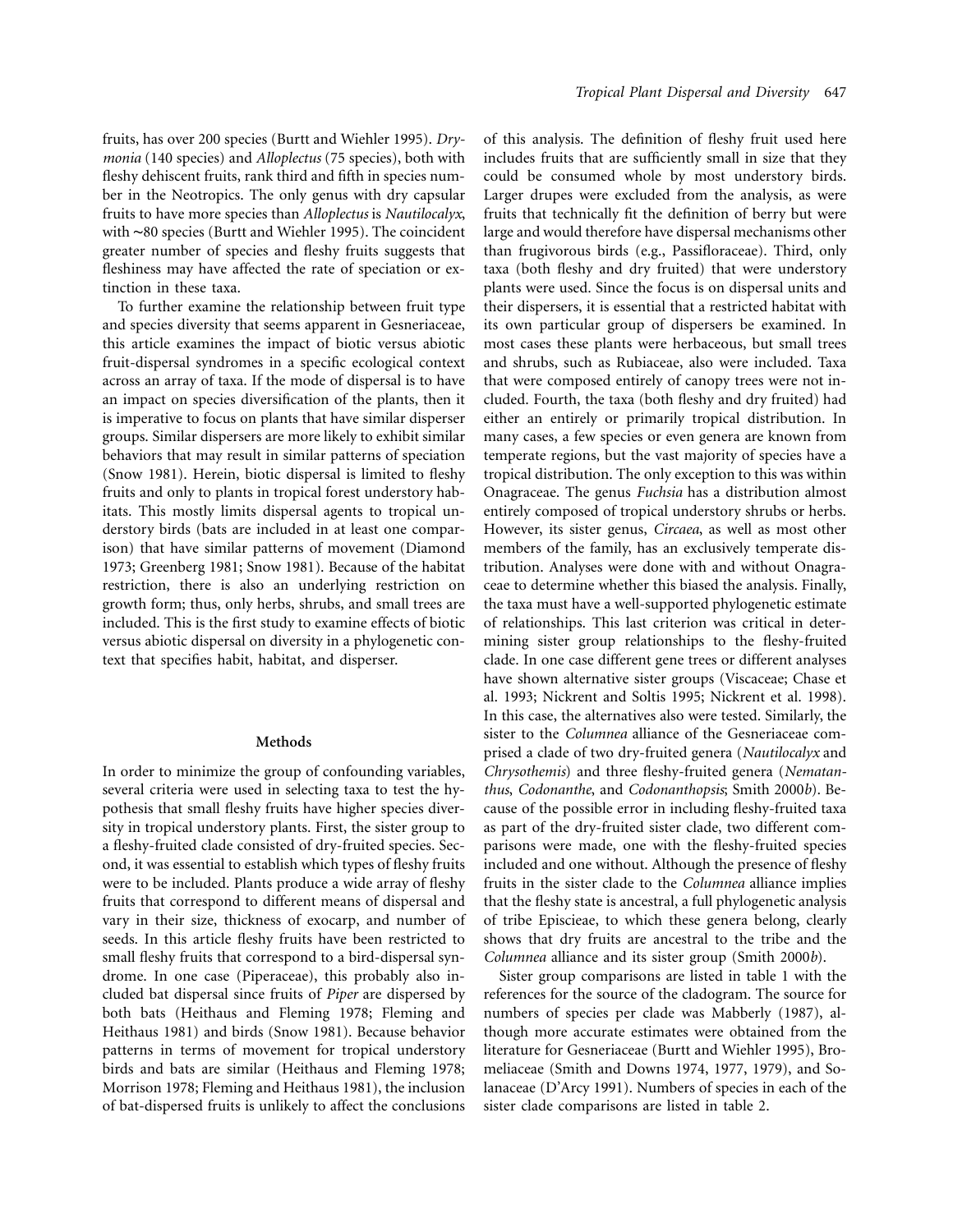#### 648 *The American Naturalist*

| Family                     | Clade                                                                                            | Taxon           | Cladogram source                                      |
|----------------------------|--------------------------------------------------------------------------------------------------|-----------------|-------------------------------------------------------|
| Gesneriaceae               | Besleria-Gasteranthus-Cremosperma/Reldia-<br>Resia-Anetanthus-Tylopsacas                         | Genus           | Smith 2000a                                           |
| Gesneriaceae               | Columnea alliance/Nautilocalyx-Chrysothemis                                                      | Genus           | Smith and Carroll 1997; Smith<br>2000 <sub>b</sub>    |
| Gesneriaceae               | Columnea alliance/Nautilocalyx-Chrysothemis-<br>Nematanthus-Codonanthe-Codonanthopsis            | Genus           | Smith and Carroll 1997; Smith<br>2000 <sub>b</sub>    |
| Gesneriaceae               | Nematanthus-Codonanthe-Codonanthopsis/<br>Nautilocalyx-Chrysothemis                              | Genus           | Smith and Carroll 1997; Smith<br>2000 <sub>b</sub>    |
| Gesneriaceae               | Rufodorsial Alsobia-Cobonanthus                                                                  | Genus           | Smith and Carroll 1997; Smith<br>2000b                |
| Onagraceae                 | Fuchsial Circaea                                                                                 | Genus           | Conti et al. 1993; Hoch and<br>Raven 1995             |
| Araceae/Najadaceae-        |                                                                                                  |                 |                                                       |
| Alismataceae               |                                                                                                  | Family          | Duvall et al. 1993; Davis 1995                        |
| Piperaceae                 | Piper-Peperomia-Pothomorphe-Macropiper-<br>Zippelia/Anemopsis-Houttuynia-<br>Gymnotheca-Saururus | Genus           | Tucker et al. 1993                                    |
| <b>Bromeliaceae</b>        | Bromelioideae/Puya                                                                               | Subfamily/genus | Terry et al. 1997                                     |
| Solanaceae                 | Solanoideae/Anthercidae-Nicotiana                                                                | Subfamily/genus | Olmstead and Palmer 1992;<br>Olmstead and Sweere 1994 |
| Viscaceae/Eremolepataceae- |                                                                                                  |                 |                                                       |
| Santalaceae                |                                                                                                  | Family          | Nickrent and Soltis 1995                              |
| Viscaceae/Eremolepataceae  |                                                                                                  | Family          | Nickrent and Soltis 1995                              |
| Viscaceae/Santalaceae      |                                                                                                  | Family          | Nickrent et al. 1998                                  |
| Viscaceae/Olacaceae        |                                                                                                  | Family          | Chase et al. 1993                                     |
| Strychnaceae               |                                                                                                  | Family          | Struwe et al. 1994                                    |
| Rubiaceae                  | Coccocypselum/Hindsia-Declieuxia                                                                 | Genus           | Bremer and Eriksson 1992;<br>Andersson and Rova 1999  |
| Rubiaceae                  | Catesbaeal Cubanola                                                                              | Genus           | Bremer et al. 1995; Andersson<br>and Rova 1999        |
| Vitaceae/Dilleniaceae      |                                                                                                  | Family          | Chase et al. 1993                                     |

**Table 1:** Clades used in this study and the source of the cladogram used in the analysis

Note: A slash (/) is used to separate sister groups, with the fleshy-fruited clade before the slash. Hyphens (-) are used to indicate members of the same clade.

To test whether the fleshy-fruited clade contained more species than its dry-fruited sister clade, the test of Slowinski and Guyer (1993) was used. This test has been important in numerous other attempts to compare species richness between clades (Hodges 1997; Bond and Opell 1998; Dodd et al. 1999). This test takes into account the number of species in each of the clades and is not simply a test of whether one group is larger than the other. This test also has greater statistical power than nonparametric tests (Sanderson and Donoghue 1996). Each sister group pair is examined to calculate a natural log proportion of species in the sister group lacking the proposed key innovation  $(-\ln p_i)$ . These are summed for all pairs and compared to a  $\chi^2$  distribution. The test statistic was calculated with and without Onagraceae, with alternatives as sister group to the *Columnea* alliance (table 2), with alternatives as sister group to Viscaceae (table 2), and all possible combinations of the above. The test of Sanderson and Donoghue (1994) requires more information than is currently available (times of divergence, greater structure within clades) or extensive computational time to test ranges of divergence time for all groups.

#### **Results and Discussion**

In only three of the 14 comparisons was the fleshy-fruited clade smaller than its sister group (table 2). Of these three, one has alternative phylogenetic hypotheses that would make it the larger of the two clades. In all cases, regardless of the sister clade to Viscaceae, the sister to the *Columnea* alliance, or whether the Onagraceae were included, the fleshy-fruited clade has significantly more species than its dry-fruited sister clade (table 3). These results indicate that fleshy-fruited clades are generally larger than their dryfruited sister clades in tropical understory plants.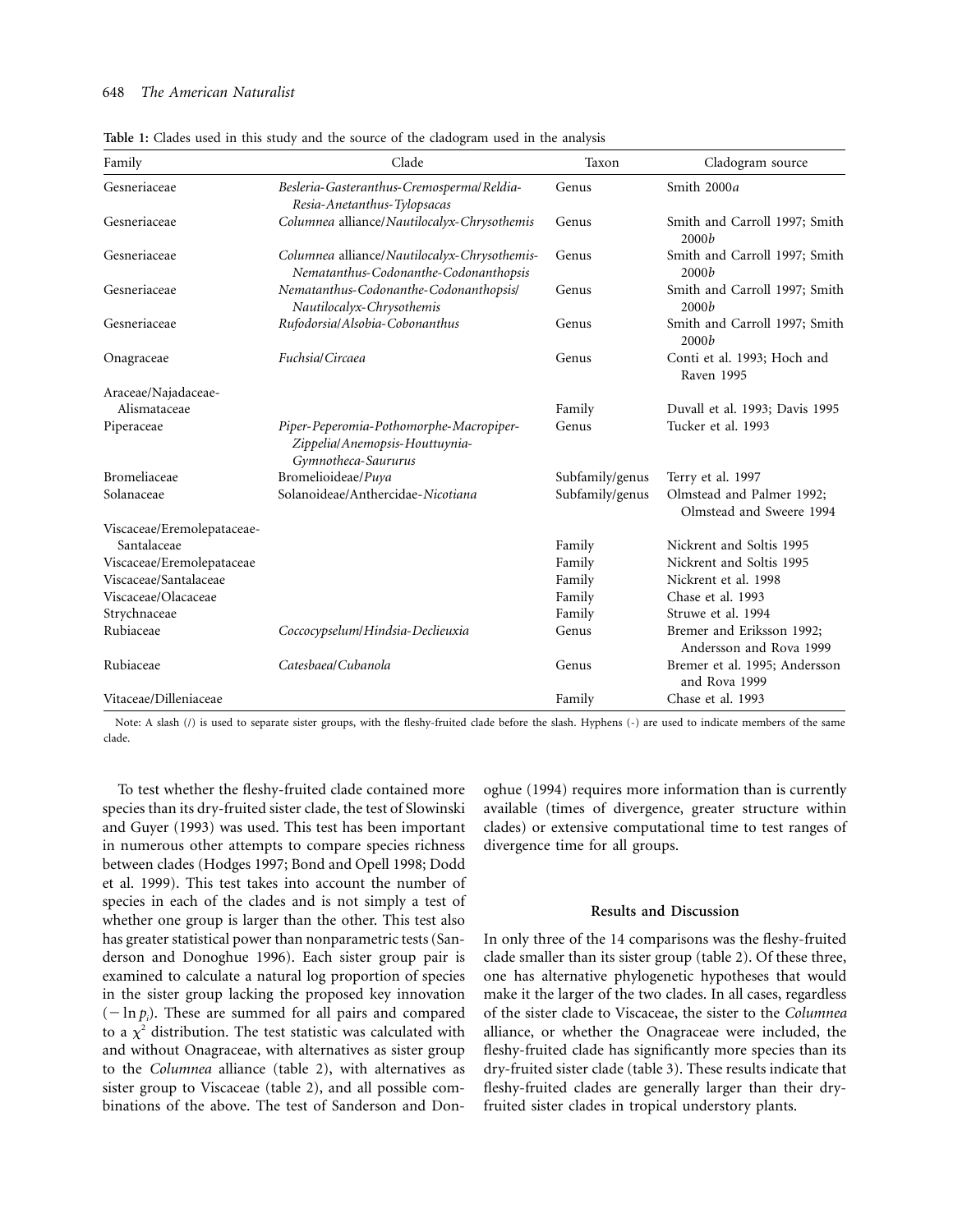| Taxa (fleshy/nonfleshy)                            | Number of species<br>in each clade | $p_i^{\rm a}$ | $-\ln p_i$          |
|----------------------------------------------------|------------------------------------|---------------|---------------------|
| Besleria, Gasteranthus, Cremosperma/Reldia, Resia, |                                    |               |                     |
| Anetanthus, Tylopsacas                             | 265/10                             | .036          | 3.3105              |
| Columnea alliance/Nautilocalyx, Chrysothemis,      |                                    |               |                     |
| Nematanthus, Codonanthe, Codonanthopsis            | 535/142                            | .210          | 1.5604 <sup>b</sup> |
| Columnea alliance/Nautilocalyx, Chrysothemis       | 535/87                             | .140          | $1.9654^{\rm b}$    |
| Rufodorsia/Alsobia, Cobonanthus                    | 4/3                                | .500          | .6931               |
| Nematanthus, Codonanthe, Codonanthopsis/           |                                    |               |                     |
| Nautilocalyx, Chrysothemis                         | 55/87                              | .617          | .4829               |
| Fuchsial Circaea                                   | 100/7                              | .066          | 2.7175c             |
| Araceae/Najadaceae, Alismataceae                   | 2,950/130                          | .042          | 3.1648              |
| Piper, Peperomia, Pothomorphe, Macropiper,         |                                    |               |                     |
| Zippelia/remainder of family                       | 2,020/6                            | .003          | 5.8216              |
| Bromelioideae/Puya                                 | 560/168                            | .231          | 1.4700              |
| Solanoideae/Anthercidae, Nicotiana                 | 1,968/239                          | .108          | 2.2229              |
| Viscaceae/Eremolepataceae, Santalaceae             | 450/22                             | .047          | $3.0638^{b}$        |
| Viscaceae/Eremolepataceae                          | 450/13                             | .028          | $3.5706^b$          |
| Viscaceae/Santalaceae                              | 450/9                              | .197          | 3.9296 <sup>b</sup> |
| Viscaceae/Olacaceae                                | 450/900                            | .667          | $.4047^b$           |
| Strychnaceae                                       | 217/58                             | .212          | 1.5527              |
| Coccocypselum/Hindsia/Declieuxia                   | 20/35                              | .648          | .4336               |
| Catesbaea/Cubanola                                 | 10/2                               | .182          | 1.7047              |
| Vitaceae/Dilleniaceae                              | 800/300                            | .273          | 1.2984              |

Table 2: Number of genera in fleshy-fruited/non-fleshy-fruited clades,  $p_{\scriptscriptstyle \rho}$  and  $-\ln p_{\scriptscriptstyle \rho}$ 

<sup>a</sup> From Slowinski and Guyer 1993.

**b** Different values represent different sister clade options. All comparisons were made separately, and only

one value was included at any one time.

This value excluded in some calculations (see text).

The implication that fleshy-fruited clades are more diverse than dry-fruited clades differs from earlier studies that concluded there is no significant positive relationship between biotic fruit dispersal and diversity (Herrera 1989; Fleming 1991; Midgley and Bond 1991). In previous studies of dispersal and diversity, no distinction was made regarding ecological conditions (Fleming 1991; Midgley and Bond 1991), although Herrera (1989) suggested that fruit types may affect species diversity in specific ecological contexts. Because the ecological and climatic conditions along with growth form and disperser type were all specified in this study, a relationship between fruit type and diversity was discovered. In addition, this study utilized recently derived phylogenetic relationships such that sister group comparisons could be made.

Other studies have used phylogenetic estimates to examine diversity and fruit type but have come to conclusions different from those found here. Eriksson and Bremer (1991) and Bremer and Eriksson (1992) found that fleshy-fruited members of the family Rubiaceae were only more diverse than other taxa if they also were shrubs. Herbaceous plants were more diverse if they were abiotically dispersed. Although Eriksson and Bremer (1991) and Bremer and Eriksson (1992) are the closest in methodology

to the approach taken in this investigation, there are still some differences that may account for the different results between the two studies. First, although Eriksson and Bremer (1991) utilized a phylogeny for the Rubiaceae, not all of the taxa used in their diversity analysis were included in the tree. Taxa that were not included in the phylogenetic analysis were added to the tree based on previous, nonphylogenetic classifications (Eriksson and Bremer 1991); therefore their estimates of diversity for each clade may be inaccurate. Alternatively, since they only sampled one family, it is possible that other characteristics of Rubiaceae, not examined as part of the investigation, may limit species diversity of biotically dispersed herbaceous plants. Eriksson and Bremer (1991) pointed out that because the tropical, herbaceous members of Rubiaceae inhabit highly specialized niches, it may be that habitat availability and not dispersal ability has prevented increased diversity within this group.

Tiffney and Mazer (1995) concluded that biotic fruit dispersal is a contributing factor to woody plant diversity but found no such relationship for herbaceous plants. On the contrary, they found that herbaceous plant families were more diverse if they were abiotically dispersed, in agreement with the results of Eriksson and Bremer (1991)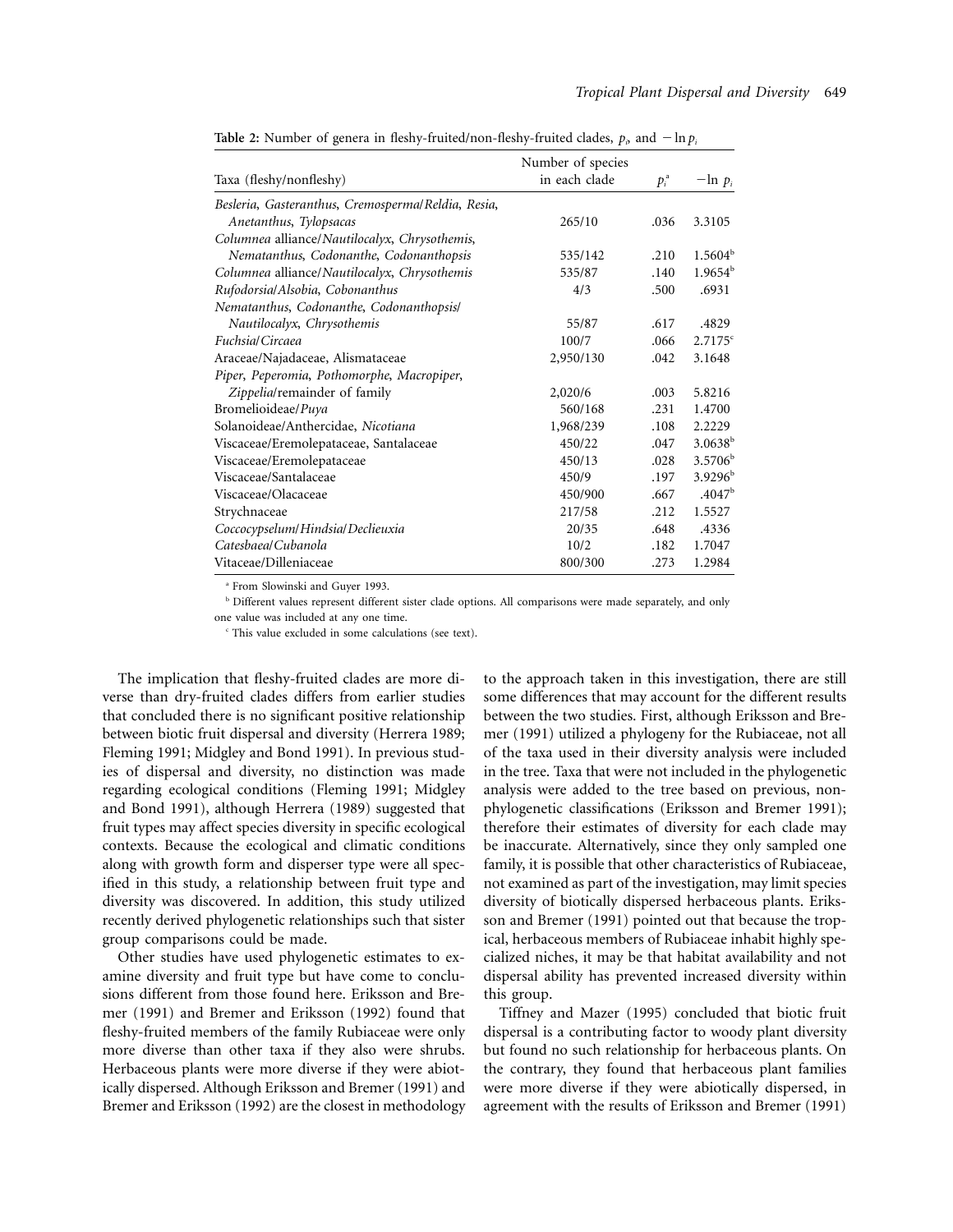| Comparison | $-2\ln \Sigma p_i$ with<br>Fuchsia | $\chi^2$ | $-2\ln \Sigma p_i$ without<br>Fuchsia | $\chi^2$      |
|------------|------------------------------------|----------|---------------------------------------|---------------|
| 1a         | 58.9940                            | < 0.005  | 53.5590                               | < 0.005       |
| 1b         | 59.8040                            | < 0.005  | 54.3690                               | < 0.005       |
| 2a         | 60.0076                            | < 0.005  | 54.5726                               | < 0.005       |
| 2b         | 60.8176                            | < 0.005  | 55.3826                               | < 0.005       |
| 3a         | 60.7256                            | < 0.005  | 55.2906                               | < 0.005       |
| 3b         | 61.5356                            | < 0.005  | 56.1006                               | < 0.005       |
| 4a         | 53.6758                            | < 0.005  | 48.2408                               | $.010 - .005$ |
| 4b         | 54.4858                            | < 0.005  | 49.0508                               | $.010 - .005$ |

**Table 3:** Results of the Slowinski and Guyer (1993) test of fleshy-fruited clades having a greater number of species than their non-fleshy-fruited sister clade

Note: Values that included *Fuchsia*/*Circaea* are based on 15 comparisons (30 df), values without *Fuchsia*/*Circaea* are based on 14 comparisons (28 df). Numbers correspond to the different comparisons of Viscaceae and its sister clade, and letters correspond to the different sister groups to the *Columnea* alliance as listed in table 2.

for Rubiaceae. Tiffney and Mazer's (1995) results are based on family-level comparisons and are not viewed in a phylogenetic context. In addition, they combined endo- and ectozoochory (dispersal by attachment to the outside of the animal) as biotic dispersal (Tiffney and Mazer 1995). The combination of different dispersal types, lack of phylogenetic context, and analysis only at the family level may have obscured relationships between diversity and fruit type in tropical herbaceous plants as was found in the present study.

#### *Evolutionary Consequences of Fleshy Fruits*

To demonstrate that a key innovation has affected species diversity, it must be shown that the trait provides a means of affecting rates of speciation or extinction (Cracraft 1990; Skelton 1993; Heard and Hauser 1995; Hodges 1997; Bond and Opell 1998). Once a trait has been identified in a lineage with high species diversity, specific hypotheses can be generated to test whether the trait has an effect on either speciation or extinction.

Most plants with fleshy fruits are dispersed by frugivorous passerine birds. Many of these birds have limited dispersal abilities and will not cross water barriers such as rivers (Diamond 1973; Yumoto 1999). However, occasional long-distance dispersal events may result in colonization of a disjunct population (Snow 1981). Thus, fleshy fruits may limit dispersal and subsequent gene flow (Eriksson and Bremer 1991; Givnish 1996, 1997), which results in small populations isolated from each other and leads to classic models of allopatric speciation (Mayr 1963). In contrast, dispersal of dry fruits is generally not limited by animal behavior. Thus, abiotic dispersal may

be restricted only by the ability of the seed to germinate and survive.

Limited dispersal alone may not be adequate to explain the high number of species for plants with fleshy fruits. With limited dispersal alone one would expect fleshyfruited taxa to have few species, each of which would have a narrow range. However, the majority of short-range dispersal events by resident birds is likely to be augmented by chance long-distance dispersal events from migrants (Greenberg 1981; Blake and Loiselle 1992).

#### *Summary*

Clearly, further work needs to be conducted on the evolutionary consequences of fleshy fruits on species diversity in tropical understory plants. The evidence presented here provides support for the hypothesis of an increased species diversity due to the presence of fleshy fruits and provides an indication that the increased diversity may be the result of limited seed dispersal with occasional long-distance dispersal resulting in isolation and allopatric speciation. Further studies are necessary to test the genetic variability within species of fleshy-fruited understory plants. If the hypothesis of limited dispersal ability is correct, one would expect to see populations with limited degrees of genetic variation within each population but that are distinctive from other such populations (Williams and Guries 1994). Williams and Guries (1994) demonstrated that three different plant species with differing degrees of dispersal (all were dispersed via attachment to the exterior of animals or gravity) had corresponding degrees of genetic structure among populations. Species with the lowest ability to disperse (gravity) had the greatest structure among popula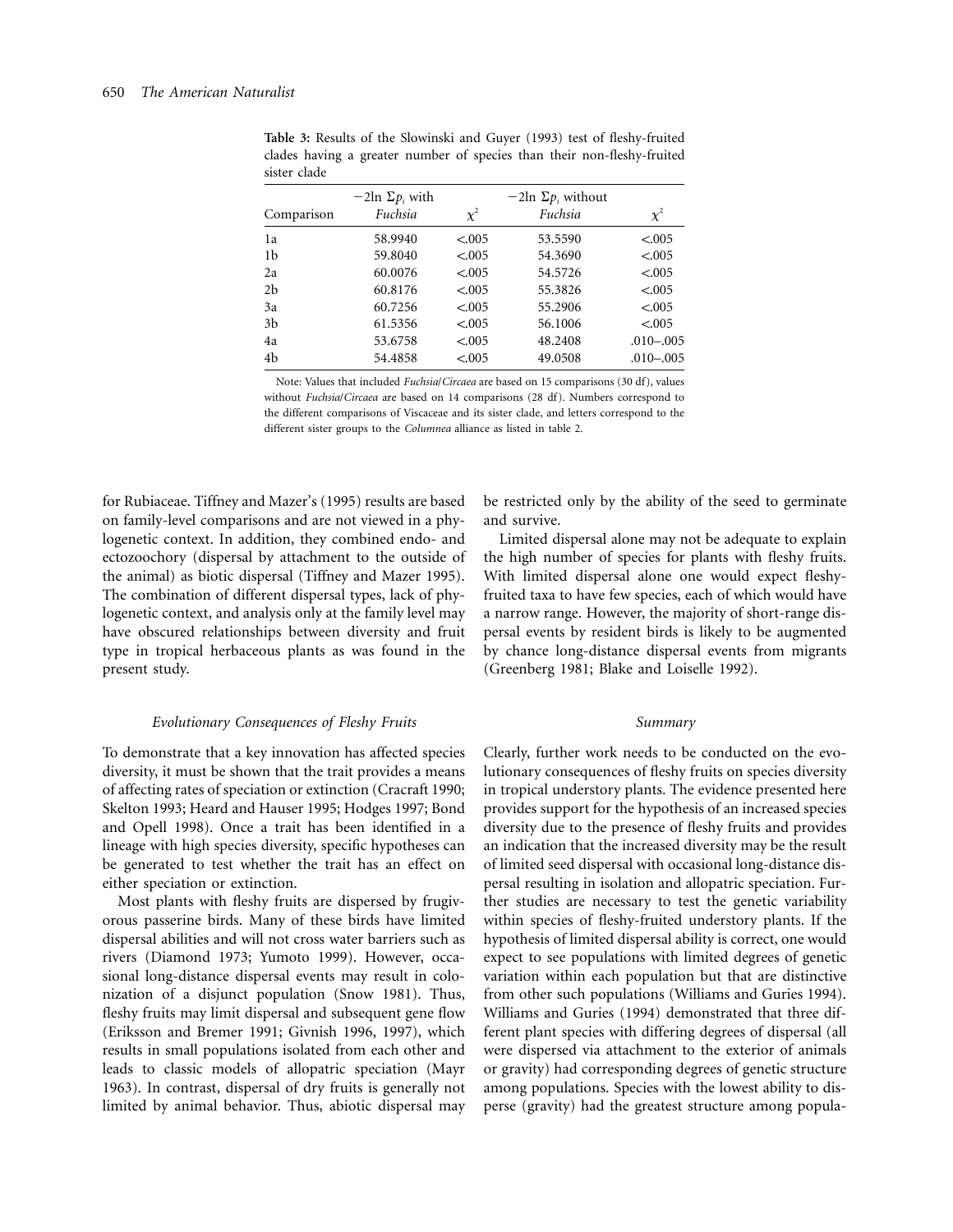tions (due to limited gene flow between populations). Likewise, Hamilton (1999) has evidence that all individuals in a tropical forest fragment as large as 10 ha may have been established by a single dispersal event. Similar studies of this nature are needed for plants with fleshy fruits in tropical understory habitats. Studies of this nature will provide the necessary data toward resolving the impact of fleshy fruits on rates of speciation in tropical understory plants.

#### **Acknowledgments**

I would like to thank C. F. Williams for his helpful comments on an earlier draft of this manuscript, M. Nepokroeff for sharing her data on Pacific Rubiaceae phylogeny, and T. J. Givnish for his comments on bird dispersal. Funding for this project was provided by a Faculty Research Associates release time grant from Boise State University.

#### **Literature Cited**

- Andersson, L., and J. H. E. Rova. 1999. The *rps*16 intron Systematics and Evolution 214:161–186.
- Blake, J. G., and B. A. Loiselle. 1992. Fruits in the diets of Neotropical migrant birds in Costa Rica. Biotropica 24:200–210.
- Bond, J. E., and B. D. Opell. 1998. Testing adaptive radiation and key innovation hypotheses in spiders. Evolution 52:403–414.
- Bremer, B., and O. Eriksson. 1992. Evolution of fruit characters and dispersal modes in the tropical family Rubiaceae. Biological Journal of the Linnean Society 47: 79–95.
- Bremer, B., K. Andreasen, and D. Olsson. 1995. Subfamilial and tribal relationships in the Rubiaceae based on *rbc*L sequence data. Annals of the Missouri Botanical Garden 82:383–397.
- **→** Burger, W. C. 1981. Why are there so many kinds of flowering plants? BioScience 31:572–581.

Burtt, B. L., and H. Wiehler. 1995. Classification of the family Gesneriaceae. Gesneriana 1:1–4.

- Chase, M. W., D. E. Soltis, R. G. Olmstead, D. Morgan, D. H. Les, B. D. Mishler, M. R. Duvall, et al. 1993. Phylogenetics of seed plants: an analysis of nucleotide sequences from the plastid gene *rbc*L. Annals of the Missouri Botanical Garden 80:528–580.
- $\rightarrow$  Conti, E., A. Fischbach, and K. J. Sytsma. 1993. Triba $\rightarrow$ relationships in Onagraceae: implications from *rbc*L se-

quence data. Annals of the Missouri Botanical Garden 80:672–685.

- Cracraft, J. 1990. The origin of evolutionary novelties: pattern and process at different hierarchical levels. Pages 21–44 *in* M. Nitecki, ed. Evolutionary innovation. University of Chicago Press, Chicago.
- D'Arcy, W. G. 1991. The Solanaceae since 1976, with a review of its biogeography. Pages 75–137 *in* J. G. Hawkes, R. N. Lester, M. Nee, and N. Estrada, eds. Solanaceae III: taxonomy, chemistry, evolution. Whitstable Litho, Whitstable, Kent.
- $\rightarrow$  Davis, J. I. 1995. A phylogenetic structure of the monocotyledons, as inferred from chloroplast DNA restriction site variation, and a comparison of measures of clade support. Systematic Botany 20:503–527.
	- Diamond, J. M. 1973. Distributional ecology of New Guinea birds. Science (Washington, D.C.) 179:759–769.
- Dodd, M. E., J. Silvertown, and M. W. Chase. 1999. Phylogenetic analysis of trait evolution and species diversity variation among angiosperm families. Evolution 53: 732–744.
- Duvall, M. R., M. T. Clegg, M. W. Chase, W. D. Clark, W. J. Kress, H. G. Hills, L. E. Eguiarte, et al. 1993. Phylogenetic hypotheses for the monocotyledons constructed from *rbc*L sequence data. Annals of the Missouri Botanical Garden 80:607–619.
- and the phylogeny of the Rubioideae (Rubiaceae). Plan  $\rightarrow$  Eriksson, O., and B. Bremer. 1991. Fruit characteristics, life forms, and species richness in the plant family Rubiaceae. American Naturalist 138:751–761.
	- ———. 1992. Pollination systems, dispersal modes, life forms, and diversification rates in angiosperm families. Evolution 46:258–266.
	- Fleming, T. H. 1991. Fruiting plant-frugivore mutualism: the evolutionary theater and the ecological play. Pages 119–144 *in* P. W. Price, T. M. Lewinshon, G. W. Fernandes, and W. W. Benson, eds. Plant-animal interactions: evolutionary ecology in tropical and temperate regions. Wiley, New York.
	- Fleming, T. H., and E. R. Heithaus. 1981. Frugivorous bats, seed shadows, and the structure of tropical forests. Biotropica 13(suppl.):45–53.
	- Futuyma, D. J. 1998. Evolutionary biology. Sinauer, Sunderland, Mass.
	- Givnish, T. J. 1996. Adaptive plant evolution on islands: classical patterns, molecular data, new insights. Pages 281–304 *in* P. R. Grant, ed. Evolution on islands. Oxford University Press, New York.
	- ———. 1997. Adaptive radiation and molecular systematics: issues and approaches. Pages 1–54 *in* T. J. Givnish and K. J. Sytsma, eds. Molecular evolution and adaptive radiation. Cambridge University Press, New York.
	- Greenberg, R. 1981. Frugivory in some migrant tropical forest wood warblers. Biotropica 13:215–223.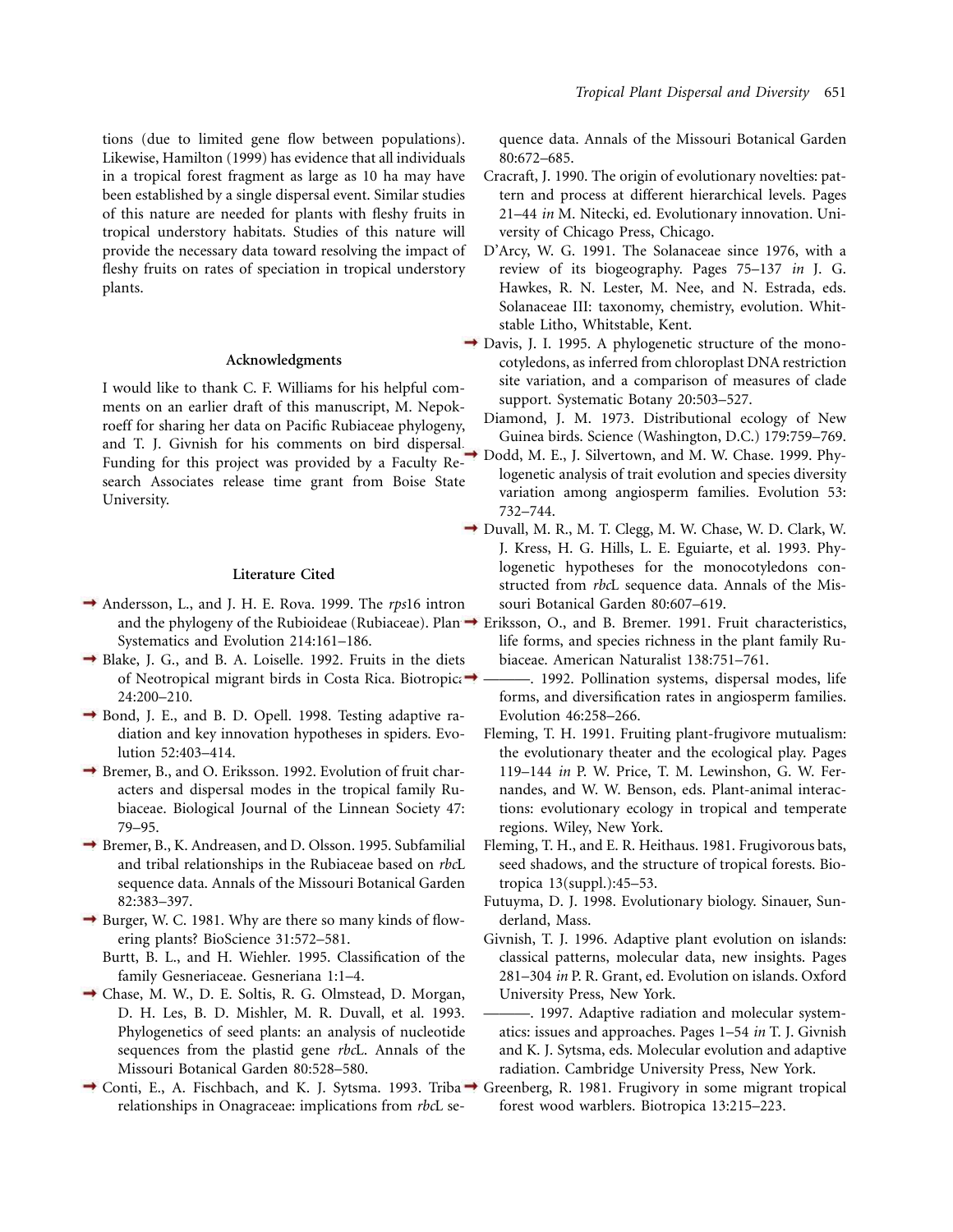- $\rightarrow$  Hamilton, M. B. 1999. Tropical tree gene flow and seed dispersal. Nature (London) 401:129–130.
- $\rightarrow$  Heard, S. B., and D. L. Hauser. 1995. Key evolutionare innovations and their ecological mechanisms. History of Biology 10:151–173.
- Heithaus, E. R., and T. H. Fleming. 1978. Foraging movements of a frugivorous bat *Carollia perspicillata* (Phyllostomatidae). Ecological Monographs 48:127–143.
- $\rightarrow$  Herrera, C. M. 1989. Seed dispersal by animals: a role in 309–322.
	- Hoch, P. C., and P. H. Raven. 1995. Introduction: perspectives in biosystematics. Pages xi–xxii *in* P. C. Hoch and A. G. Stephenson, eds. Experimental and molecula  $\rightarrow$  Smith, J. F. 1994. Systematics of *Columnea* section *Pen*approaches to plant biosystematics. Monographs in Systematic Botany from the Missouri Botanical Garden 53. Missouri Botanical Garden, St. Louis.
	- Hodges, S. A. 1997. Rapid radiation due to a key innovation in columbines. Pages 391–406 *in* T. J. Givnish and K. J. Sytsma, eds. Molecular evolution and adaptive radiation. Cambridge University Press, New York.
	- Mabberly, D. J. 1987. The plant book. Cambridge University Press, New York.
	- Mayr, E. 1963. Animal species and evolution. Harvard University Press, Cambridge, Mass.
- Midgley, J. J., and W. J. Bond. 1991. How important is biotic pollination and dispersal to the success of the angiosperms? Philosophical Transactions of the Royal Society of London B, Biological Sciences 333:209–215.
- Morrison, D. W. 1978. Foraging ecology and energetics of the frugivorous bat *Artibeus jamaicensis*. Ecology 59: 716–723.
- Nickrent, D. L., and D. E. Soltis. 1995. A comparison of angiosperm phylogenies from nuclear 18S rDNA and *rbc*L sequences. Annals of the Missouri Botanical Gar  $\rightarrow$  Snow, D. W. 1981. Tropical frugivorous birds and their den 82:208–234.
	- Nickrent, D. L., R. J. Duff, A. E. Colwell, A. D. Wolfe, N<sup>1</sup> Struwe, L., V. A. Albert, and B. Bremer. 1994. Cladistics D. Young, K. E. Steiner, and C. W. dePamphilis. 1998. Molecular phylogenetic and evolutionary studies of parand J. J. Doyle, eds. Molecular systematics of plants II: DNA Sequencing. Kluwer Academic, Boston.
- Olmstead, R. G., and J. D. Palmer. 1992. A chloroplast ships and character evolution. Annals of the Missouri Botanical Garden 79:346–360.
- $\rightarrow$  Olmstead, R. G., and J. A. Sweere. 1994. Combining data  $\rightarrow$ in phylogenetic systematics: an empirical approach using three molecular data sets in the Solanaceae. Systematic Biology 43:467–481.
	- Regal, P. J. 1977. Ecology and evolution of flowering plant dominance. Science (Washington, D.C.) 196:622–629.

diversification rate with the origin of the angiosperms. Science (Washington, D.C.) 264:1590–1593.

- ———. 1996. Reconstruction shifts in diversification rates on phylogenetic trees. Trends in Ecology & Evolution 11:15–20.
- Skelton, P. W. 1993. Adaptive radiation: definition and diagnostic tests. Pages 45–58 *in* D. R. Lees and D. Edwards, eds. Evolutionary patterns and processes. Academic Press, London.
- angiosperm diversification? American Naturalist 133 Slowinski, J. B., and C. Guyer. 1993. Testing whether certain traits have caused amplified diversification: an improved method based on a model of random speciation and extinction. American Naturalist 142:1019–1024.
	- *tadenia* and section *Stygnanthe* (Gesneriaceae). Systematic Botany Monographs 44:1–89.
	- ———. 2000*a*. A phylogenetic analysis of tribes Beslerieae and Napeantheae (Gesneriaceae) and evolution of fruit types: parsimony and maximum likelihood analyses of *ndh*F sequences. Systematic Botany 25:72–81.
	- ———. 2000*b*. Phylogenetic resolution within the tribe Episcieae (Gesneriaceae): congruence of ITS and *ndh*F sequences from parsimony and maximum-likelihood analyses. American Journal of Botany 87:883–897.
	- Smith, J. F., and C. L. Carroll. 1997. Phylogenetic relationships of the Episcieae (Gesneriaceae) based on *ndh*F sequences. Systematic Botany 22:713–724.
		- Smith, L. B., and R. J. Downs. 1974. Pitcairnioideae. Published for Organization for Flora Neotropica, monograph 14. Hafner, New York.
		- ———. 1977. Tillandsioideae. Published for Organization for Flora Neotropica, monograph 14. Hafner, New York. ———. 1979. Bromeilioideae. Published for Organization
		- for Flora Neotropica, monograph 14. Hafner, New York.
		- food plants: a world survey. Biotropica 13:1–14.
		- and family level classification of the Gentianales. Cladistics 10:175–206.
- asitic plants. Pages 211–241 *in* D. E. Soltis, P. S. Soltis, Terry, R. G., G. K. Brown, and R. G. Olmstead. 1997. Examination of subfamilial phylogeny in Bromeliaceae using comparative sequencing of the plastid locus *ndh*F. American Journal of Botany 84:664–670.
- DNA phylogeny of the Solanaceae: subfamilial relation  $\rightarrow$  Tiffney, B. H. 1984. Seed size, dispersal syndromes, and the rise of the angiosperms: evidence and hypothesis. Annals of the Missouri Botanical Garden 71:551–576.
	- ———. 1986. Fruit and seed dispersal and the evolution of the Hamamelidae. Annals of the Missouri Botanical Garden 73:394–416.
	- Tiffney, B. H., and S. J. Mazer. 1995. Angiosperm growth habit, dispersal and diversification reconsidered. Evolutionary Ecology 9:93–117.

Sanderson, M. J., and M. J. Donoghue. 1994. Shifts in Tucker, S. C., A. W. Douglas, and L. Han-Xing. 1993.